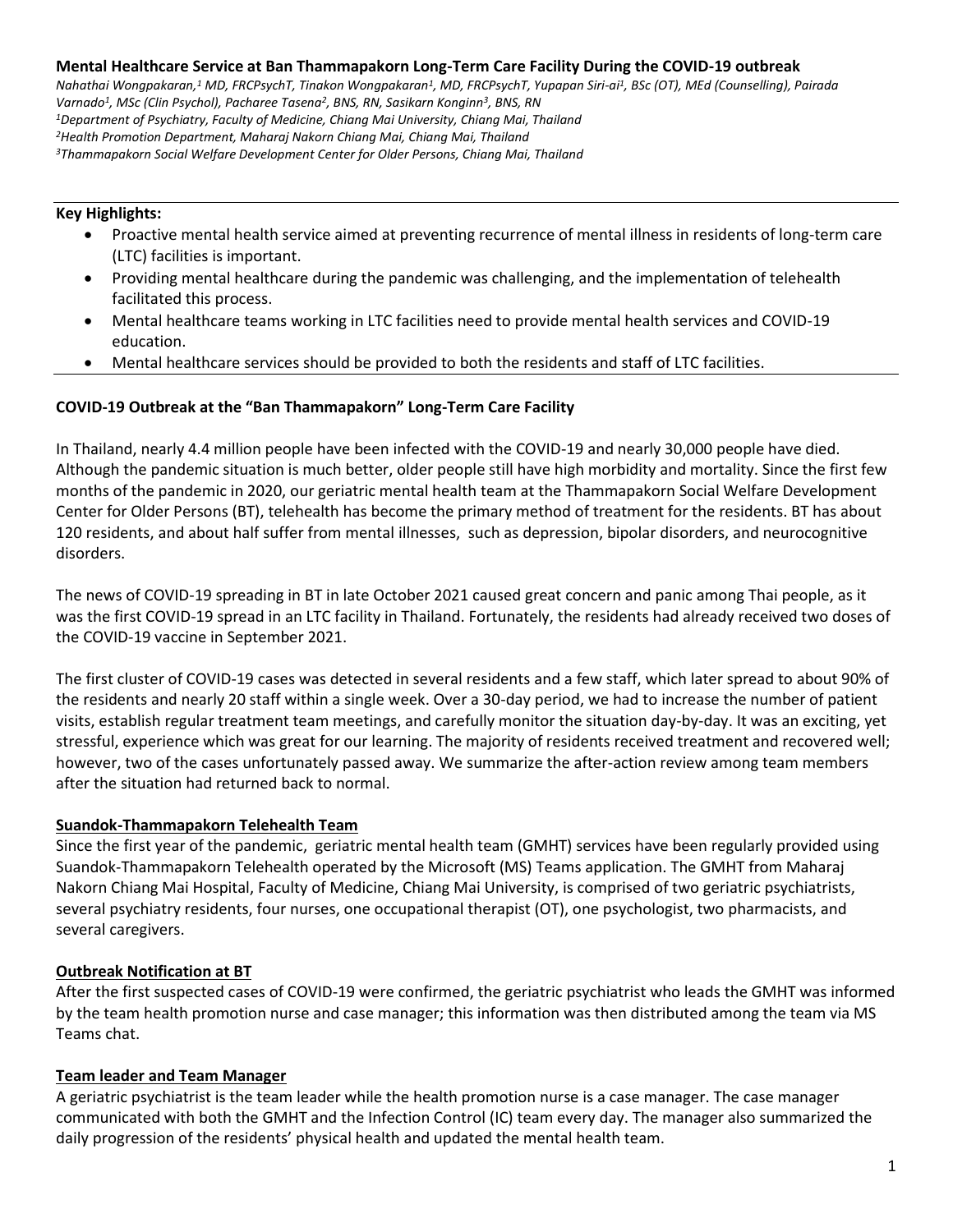## **Team Member Communication**

Before the outbreak team members met monthly for a case conference. During this outbreak, the mental health team conducted daily reports and evaluated high-risk patients 3 times per week. The managing nurses had a meeting every day and routinely transferred information from the IC team to the mental health team. The LINE software application was also used to connect with the infection control department and among individuals.

### **Mental Health Services During the Outbreak**

#### **Plan Phase**

The geriatric psychiatrist called for an urgent meeting which took place using MS Teams chat and lasted about one hour. The plan was about short-term mental health management within one week, and was divided into an ultra-short plan for day-to-day service and weekly team goals.

### **Crisis Intervention Phase**

The geriatric psychiatrist devised a plan to screen for residents at high risk of mental health relapse or recurrence, and they were evaluated by the team within the first week. The mental health service also covered the residents who had not been seen by the GMHT before. Patients were screened with the Fear of COVID-19 and Impact on Quality of Life scales, and consultation was recommended to residents with high scores.

Psychotropic medications and virtual psychosocial interventions were provided by a psychiatrist, OT, and psychologist, either together or separately. Pharmacists were on standby for consultation about any drug-drug interactions, and every infected resident received casirivimab and Imdevimab.

## **Priorities and Objectives in GMHT Service During Outbreak**

The primary aim of the service as established by the geriatric psychiatrist was to: (1) reduce the number of new cases of mental illness to zero, (2) minimize relapse and recurrence of mental illness, (3) achieve zero mortality and zero occurrence of transfer to the inpatient mental healthcare unit. The secondary aim set by the geriatric psychiatrist was to benefit the staff working at BT. The team was working against the clock and had to be proactive to anticipate changes.

#### **Roles and Responsibilities of Team Members During Outbreak**

**The geriatric psychiatrist'**s primary role was a leading role in diagnosing mental illness and treatment planning with the biopsychosocial approach. **Nurses** screened residents, both infected and non-infected by COVID-19, at high risk of mental health problems and those currently struggling with s mental illness. The **occupational therapist** had a supportive role in providing counseling to residents and staff. **Clinical psychologists provided** Art Therapy through painting and picture immersion to assist with identifying emotions and to promote feelings of wellbeing

## **Mental Health Support for LTC facility staff**

Staff and caregivers were quarantined and treated at BT until the final case completed treatment. The GMHT provided individual supportive psychotherapy for both infected and non-infected persons, and psychological support for staff was important and necessary. Although both staff and residents received treatment for COVID-19, the residents still needed caregiving from the staff.

## **Destigmatization Phase**

After the third week of the outbreak, the team called for a meeting to plan for the destigmatization phase among all residents within the following week. The team evaluated non-infected residents about their attitudes toward the infected residents, and residents were provided with knowledge about COVID-19. Finally, non-infected residents were asked to join the activity, "Welcome back home, Buddy!".

#### **Barriers and Challenges**

The psychiatrists shared that the biggest challenge was the busy schedule and the greater responsibility. Nurses added that poor internet connectivity at times disturbed communication between the care team and residents who were already sensory deprived. Some residents who had never been seen by the GMHT were reluctant to meet with the team